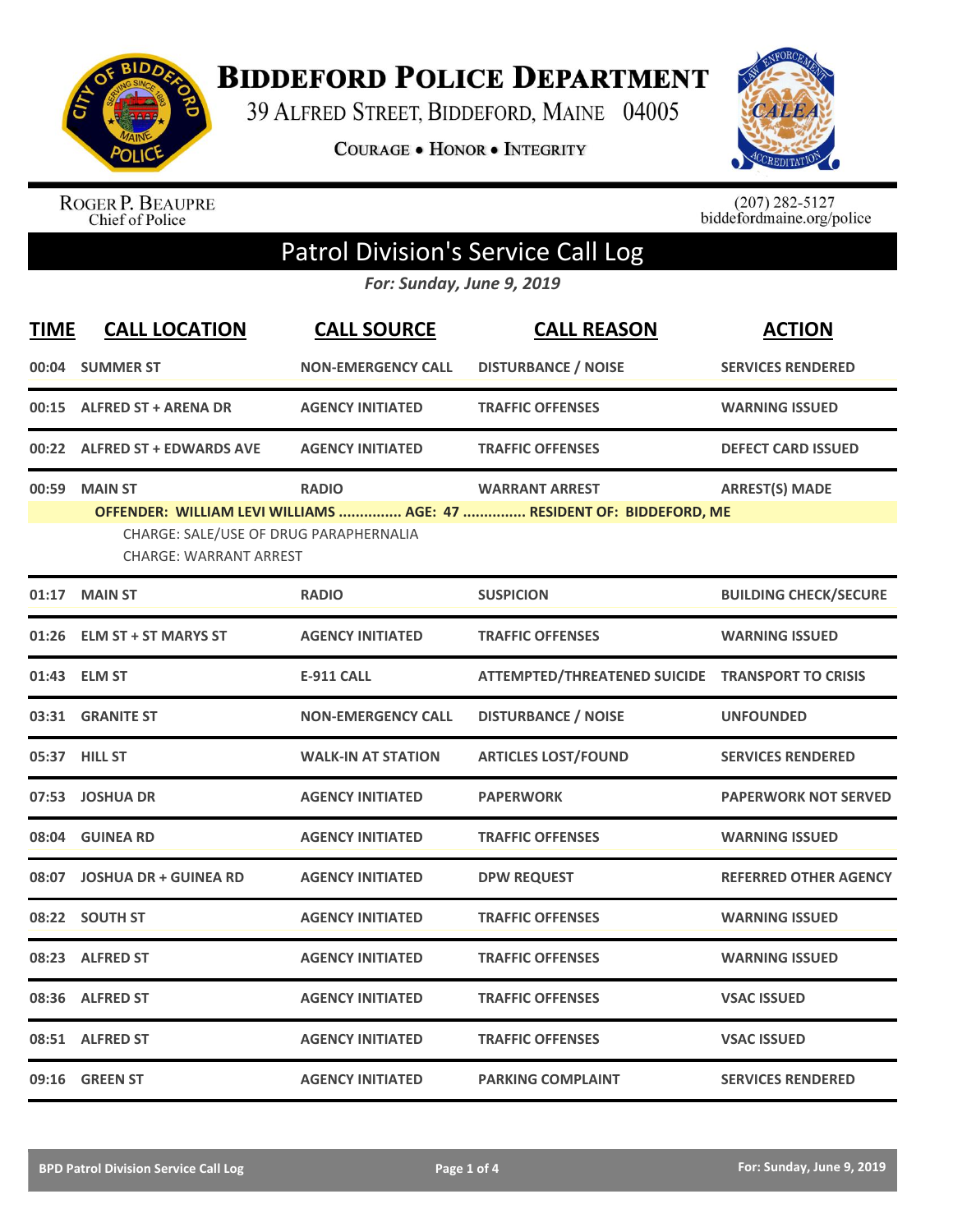## **TIME CALL LOCATION CALL SOURCE CALL REASON ACTION**

**09:22 PRECOURT ST + BAKERS WAY AGENCY INITIATED WARRANT ARREST ARREST(S) MADE**

## **OFFENDER: CURTIS MOORE ............... AGE: 32 ............... RESIDENT OF: OLD ORCHARD BEACH, ME**

| <b>CHARGE: WARRANT ARREST</b> |  |
|-------------------------------|--|
|                               |  |

|       | 09:22 MEDICAL CENTER DR                               | <b>NON-EMERGENCY CALL</b> | <b>CHECK WELFARE</b>                                                                             | <b>SERVICES RENDERED</b>  |
|-------|-------------------------------------------------------|---------------------------|--------------------------------------------------------------------------------------------------|---------------------------|
|       | 09:25 POOL ST                                         | <b>AGENCY INITIATED</b>   | <b>TRAFFIC OFFENSES</b>                                                                          | <b>VSAC ISSUED</b>        |
|       | 09:26 ELM ST                                          | <b>AGENCY INITIATED</b>   | <b>TRAFFIC OFFENSES</b>                                                                          | <b>WARNING ISSUED</b>     |
|       | 09:44 ELM ST                                          | <b>AGENCY INITIATED</b>   | <b>TRAFFIC OFFENSES</b>                                                                          | <b>VSAC ISSUED</b>        |
|       | 10:01 ELM ST                                          | <b>AGENCY INITIATED</b>   | <b>TRAFFIC OFFENSES</b>                                                                          | <b>VSAC ISSUED</b>        |
|       | 10:07 WEST ST + GRANITE ST                            | <b>AGENCY INITIATED</b>   | <b>TRAFFIC OFFENSES</b>                                                                          | <b>WARNING ISSUED</b>     |
|       | 10:22 PROSPECT ST                                     | <b>E-911 CALL</b>         | <b>DOMESTIC COMPLAINTS</b>                                                                       | <b>REPORT TAKEN</b>       |
|       | 10:24 ALFRED ST                                       | <b>AGENCY INITIATED</b>   | <b>TRAFFIC OFFENSES</b>                                                                          | <b>WARNING ISSUED</b>     |
|       | 10:26 HAROLD AVE                                      | <b>E-911 CALL</b>         | 911 MISUSE                                                                                       | <b>WARNING ISSUED</b>     |
|       | 10:46 ALFRED ST                                       | <b>AGENCY INITIATED</b>   | <b>TRAFFIC OFFENSES</b>                                                                          | <b>WARNING ISSUED</b>     |
|       | 10:48 ALFRED ST                                       | <b>E-911 CALL</b>         | <b>ANIMAL COMPLAINT</b>                                                                          | <b>GONE ON ARRIVAL</b>    |
|       | 11:07 HILL ST                                         | <b>AGENCY INITIATED</b>   | <b>TRAFFIC OFFENSES</b>                                                                          | <b>VSAC ISSUED</b>        |
|       | 11:25 PROSPECT ST                                     | <b>E-911 CALL</b>         | <b>DOMESTIC COMPLAINTS</b>                                                                       | <b>SERVICES RENDERED</b>  |
|       | 11:48 CLEAVES ST                                      | <b>NON-EMERGENCY CALL</b> | <b>SUSPICION</b>                                                                                 | <b>REPORT TAKEN</b>       |
|       | 11:59 ELM ST                                          | <b>AGENCY INITIATED</b>   | <b>TRAFFIC OFFENSES</b>                                                                          | <b>VSAC ISSUED</b>        |
|       | 12:42 COLE RD                                         | <b>AGENCY INITIATED</b>   | <b>TRAFFIC OFFENSES</b>                                                                          | <b>NO ACTION REQUIRED</b> |
|       | 13:04 WEST ST                                         | <b>AGENCY INITIATED</b>   | <b>TRAFFIC OFFENSES</b>                                                                          | <b>WARNING ISSUED</b>     |
|       | 13:11 JOSHUA DR                                       | <b>AGENCY INITIATED</b>   | <b>PAPERWORK</b>                                                                                 | <b>PAPERWORK SERVED</b>   |
| 13:14 | <b>BIDDEFORD GATEWAY CTR</b><br>CHARGE: OUI (ALCOHOL) | <b>NON-EMERGENCY CALL</b> | <b>OPERATING UNDER INFLUENCE</b><br>OFFENDER: SANDRA A LEVASSEUR  AGE: 58  RESIDENT OF: SACO, ME | <b>ARREST(S) MADE</b>     |
| 13:34 | <b>MAY ST</b>                                         | <b>AGENCY INITIATED</b>   | <b>TRAFFIC OFFENSES</b>                                                                          | <b>VSAC ISSUED</b>        |
| 13:43 | <b>POOL ST + MEETINGHOUSE RD</b>                      | <b>AGENCY INITIATED</b>   | <b>TRAFFIC OFFENSES</b>                                                                          | <b>WARNING ISSUED</b>     |
|       | 13:45 WASHINGTON ST                                   | <b>NON-EMERGENCY CALL</b> | <b>CHECK WELFARE</b>                                                                             | <b>SERVICES RENDERED</b>  |
|       | 13:49 MAY ST                                          | <b>AGENCY INITIATED</b>   | <b>TRAFFIC OFFENSES</b>                                                                          | <b>WARNING ISSUED</b>     |
|       |                                                       |                           |                                                                                                  |                           |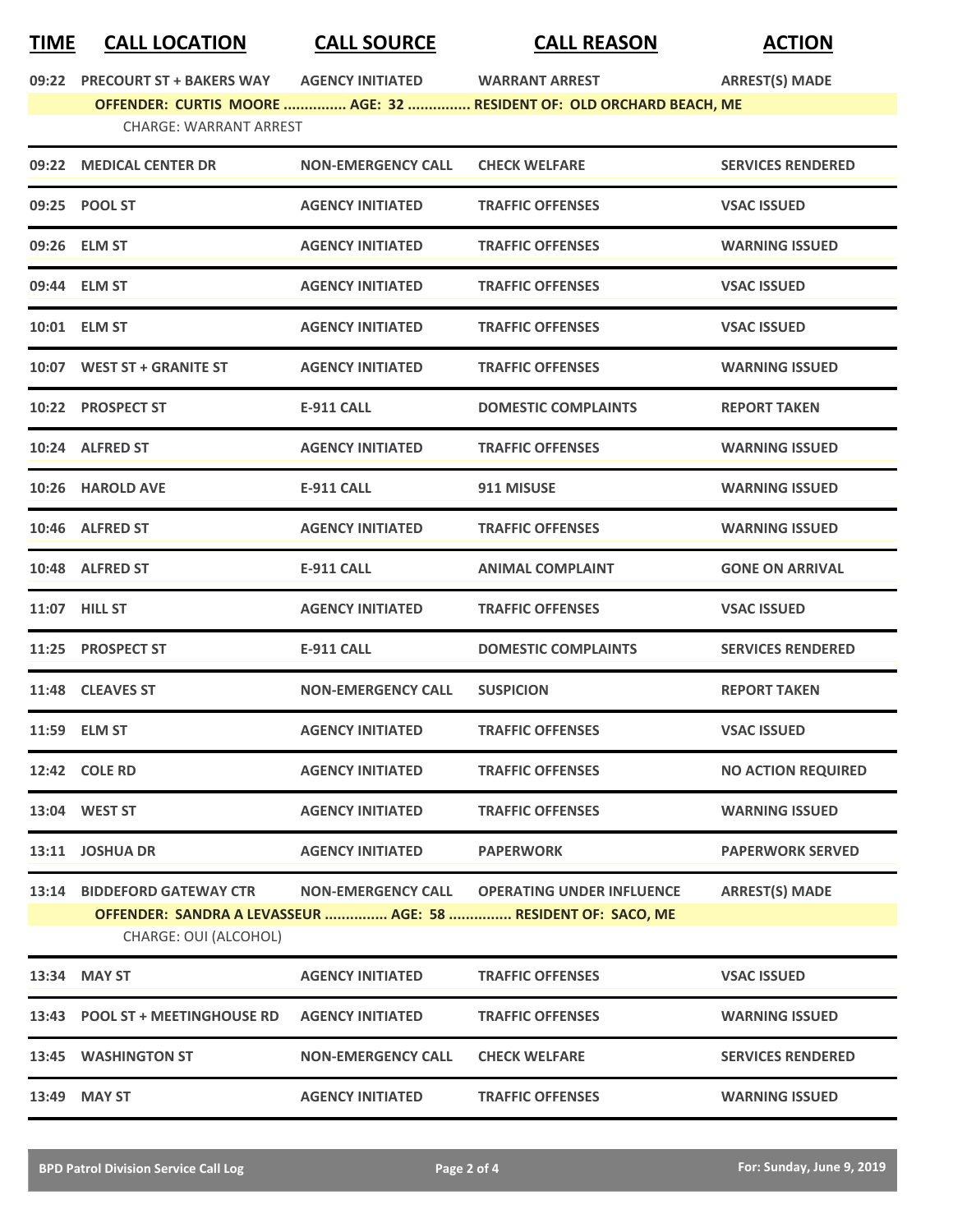| <b>TIME</b> | <b>CALL LOCATION</b>         | <b>CALL SOURCE</b>        | <b>CALL REASON</b>                                 | <b>ACTION</b>            |
|-------------|------------------------------|---------------------------|----------------------------------------------------|--------------------------|
|             | 14:01 WEST ST                | <b>AGENCY INITIATED</b>   | <b>TRAFFIC OFFENSES</b>                            | <b>VSAC ISSUED</b>       |
|             | 14:08 KING ST                | <b>E-911 CALL</b>         | 911 MISUSE                                         | <b>WARNING ISSUED</b>    |
|             | 14:15 FALL ST                | <b>NON-EMERGENCY CALL</b> | <b>ANIMAL COMPLAINT</b>                            | <b>UNFOUNDED</b>         |
|             | 14:22 WEST ST + GERTRUDE AVE | <b>AGENCY INITIATED</b>   | <b>TRAFFIC OFFENSES</b>                            | <b>VSAC ISSUED</b>       |
|             | 14:23 HARMONY LN             | <b>E-911 CALL</b>         | <b>MISSING PERSON</b>                              | <b>SERVICES RENDERED</b> |
|             | 14:40 MEDICAL CENTER DR      | <b>NON-EMERGENCY CALL</b> | <b>PAPERWORK</b>                                   | <b>SERVICES RENDERED</b> |
|             | 14:42 MARINER WAY            | <b>NON-EMERGENCY CALL</b> | <b>ARTICLES LOST/FOUND</b>                         | <b>SERVICES RENDERED</b> |
|             | 14:46 ALFRED ST              | <b>NON-EMERGENCY CALL</b> | <b>COURT ORDERED CHECK IN</b>                      | <b>SERVICES RENDERED</b> |
|             | 15:42 GRAHAM ST              | <b>NON-EMERGENCY CALL</b> | <b>THEFT</b>                                       | <b>REPORT TAKEN</b>      |
|             | 15:43 POOL ST                | <b>AGENCY INITIATED</b>   | <b>TRAFFIC OFFENSES</b>                            | <b>WARNING ISSUED</b>    |
|             | <b>15:50 BOULDER WAY</b>     | <b>AGENCY INITIATED</b>   | <b>TRAFFIC OFFENSES</b>                            | <b>WARNING ISSUED</b>    |
|             | 15:51 ALFRED ST              | <b>E-911 CALL</b>         | <b>SUSPICION</b>                                   | <b>SERVICES RENDERED</b> |
|             | 15:52 POOL ST + KEELY WAY    | <b>AGENCY INITIATED</b>   | <b>TRAFFIC OFFENSES</b>                            | <b>WARNING ISSUED</b>    |
|             | 16:12 ALFRED ST              | <b>AGENCY INITIATED</b>   | <b>DISTURBANCE / NOISE</b>                         | <b>WARNING ISSUED</b>    |
|             | 16:12 CLEAVES ST             | <b>NON-EMERGENCY CALL</b> | <b>DISTURBANCE / NOISE</b>                         | <b>SERVICES RENDERED</b> |
|             | 16:14 ELM ST                 | <b>NON-EMERGENCY CALL</b> | <b>CHECK WELFARE</b>                               | <b>GONE ON ARRIVAL</b>   |
|             | <b>16:27 PARKSIDE DR</b>     | <b>NON-EMERGENCY CALL</b> | <b>ANIMAL COMPLAINT</b>                            | <b>SERVICES RENDERED</b> |
|             | <b>16:45 MAIN ST</b>         | E-911 CALL                | ATTEMPTED/THREATENED SUICIDE TRANSPORT TO HOSPITAL |                          |
|             | 16:58 WEST ST                | <b>AGENCY INITIATED</b>   | <b>TRAFFIC OFFENSES</b>                            | <b>WARNING ISSUED</b>    |
|             | 17:02 SOUTH ST               | <b>AGENCY INITIATED</b>   | <b>TRAFFIC OFFENSES</b>                            | <b>WARNING ISSUED</b>    |
|             | 17:07 ALFRED ST              | <b>WALK-IN AT STATION</b> | <b>ARTICLES LOST/FOUND</b>                         | <b>REPORT TAKEN</b>      |
|             | 17:12 POOL ST + DECARY RD    | <b>AGENCY INITIATED</b>   | <b>TRAFFIC OFFENSES</b>                            | <b>WARNING ISSUED</b>    |
|             | 17:16 SEVIGNY AVE            | E-911 CALL                | <b>DOMESTIC COMPLAINTS</b>                         | <b>REPORT TAKEN</b>      |
|             | 17:32 ELM ST                 | <b>NON-EMERGENCY CALL</b> | <b>DISTURBANCE / NOISE</b>                         | <b>SERVICES RENDERED</b> |
|             | 17:49 MAPLE ST               | <b>NON-EMERGENCY CALL</b> | <b>SUSPICION</b>                                   | <b>SERVICES RENDERED</b> |
|             | 17:54 ELM ST                 | <b>AGENCY INITIATED</b>   | <b>TRAFFIC OFFENSES</b>                            | <b>WARNING ISSUED</b>    |